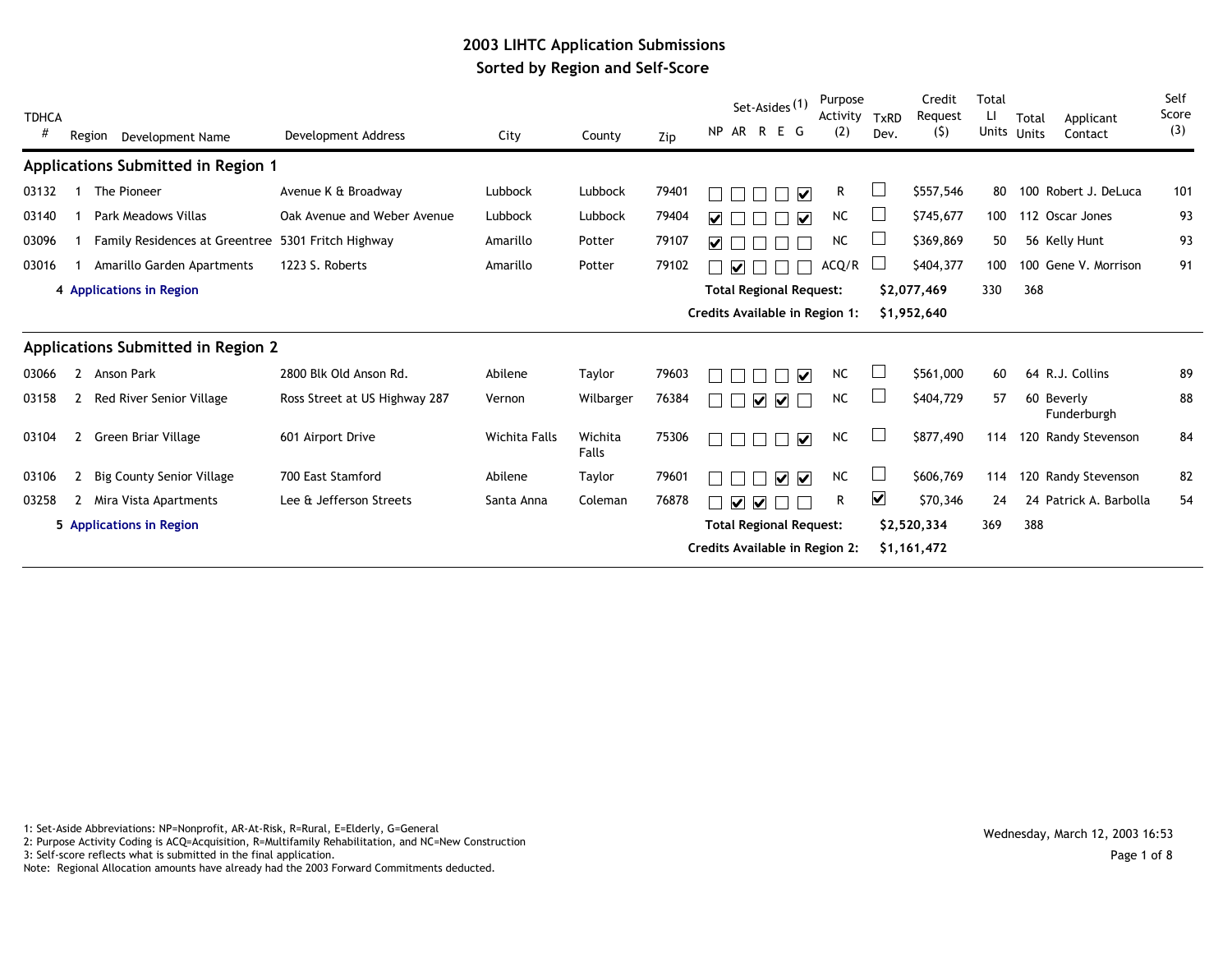| <b>TDHCA</b><br># |   | Region Development Name             | Development Address                    | City                 | County        | Zip   | Set-Asides <sup>(1)</sup><br>NP AR R E G             | Purpose<br>Activity<br>(2) | <b>TxRD</b><br>Dev. | Credit<br>Request<br>(5) | Total<br>Ц<br>Units | Total<br><b>Units</b> | Applicant<br>Contact           | Self<br>Score<br>(3) |
|-------------------|---|-------------------------------------|----------------------------------------|----------------------|---------------|-------|------------------------------------------------------|----------------------------|---------------------|--------------------------|---------------------|-----------------------|--------------------------------|----------------------|
|                   |   | Applications Submitted in Region 3  |                                        |                      |               |       |                                                      |                            |                     |                          |                     |                       |                                |                      |
| 03184             | 3 | The Pegasus                         | 7200 North Stemmon Fwy.                | Dallas               | Dallas        | 75247 | ⊽<br>☑<br>M                                          | ACQ/R                      |                     | \$1,156,172              | 124                 |                       | 156 Glenn W. Lynch             | 104                  |
| 03081             | 3 | The Senior Apartments               | 1000 South Carrier Parkway             | <b>Grand Prairie</b> | <b>Dallas</b> | 75051 | $\overline{\mathbf{v}}$<br>M                         | <b>NC</b>                  |                     | \$750,000                | 123                 |                       | 154 Hal T. Thorne              | 103                  |
| 03094             | 3 | Reserve II at Las Brisas            | 4237 Club House Place                  | <b>Irving</b>        | Dallas        | 75038 | $\overline{\mathbf{v}}$                              | <b>NC</b>                  | ப                   | \$934,952                | 144                 |                       | 180 Garry James<br>Woomer, Jr. | 103                  |
| 03039             | 3 | Oak Timbers - Grand Prairie         | 1920 Robinson Rd.                      | <b>Grand Prairie</b> | <b>Dallas</b> | 75051 | $\blacktriangledown$<br>$\overline{\mathbf{v}}$      | $\nabla$ N/ACQ/<br>R       |                     | \$437,741                | 64                  |                       | 80 Vaughan Mitchell            | 102                  |
| 03097             | 3 | Frazier Fellowship                  | 4700-4900 Hatcher Street               | Dallas               | Dallas        | 75210 | ☑                                                    | NC.                        | ப                   | \$452,374                | 60                  |                       | 76 Debbie Quintugua            | 100                  |
| 03052             | 3 | <b>Churchill Pinnacle Park</b>      | 1400 Block of N. Cockrell Hill Road    | Dallas               | Dallas        | 75211 | ▽                                                    | NC                         |                     | \$1,200,000              |                     | 160 200 Betts         | Hoover/Bradley<br>Forslund     | 100                  |
| 03037             | 3 | Sphinx at Sandyland                 | 9401 Sandyland                         | <b>Dallas</b>        | <b>Dallas</b> | 75217 | $\blacktriangledown$                                 | NC                         |                     | \$1,038,767              | 100                 |                       | 125 Jay 0. Oji                 | 100                  |
| 03192             | 3 | <b>Emmanuel Village</b>             | 4701 Meadow                            | <b>Dallas</b>        | <b>Dallas</b> | 75215 | $\overline{\mathbf{v}}$<br>$\blacktriangledown$<br>M | <b>NC</b>                  | ப                   | \$798,748                | 100                 |                       | 128 Victoria Spicer            | 100                  |
| 03046             | 3 | Churchill at Brookhaven             | 6839 Harry Hines                       | <b>Dallas</b>        | Dallas        | 75235 | $\overline{\mathbf{v}}$                              | R                          |                     | \$769,000                |                     | 120 150 Betts         | Hoover/Anthony<br>Sisk         | 99                   |
| 03084             | 3 | <b>Coughtrey Estates</b>            | Timber Oaks @ Osler                    | <b>Grand Prairie</b> | Tarrant       | 76010 | $\overline{\mathbf{v}}$<br>☑                         | <b>NC</b>                  | ப                   | \$888,026                | 160                 |                       | 200 Robert H. Voelker          | 97                   |
| 03054             | 3 | The Village @ Prairie Creek         | 1216 Dowdy Ferry Road                  | <b>Dallas</b>        | Dallas        | 75217 | ☑                                                    | <b>NC</b>                  | ⊔                   | \$996,013                | 160                 |                       | 200 James E. Washburn          | 95                   |
| 03051             | 3 | Churchill At Commerce               | Culver @ Magnum                        | Commerce             | Hunt          | 75428 | $\overline{\mathbf{v}}$<br>$\overline{\mathbf{v}}$   | <b>NC</b>                  | ⊔                   | \$597,061                | 72                  |                       | 76 Lewil<br>Foley/Anthony Sisk | 95                   |
| 03073             | 3 | The Residences of Pemberton<br>Hill | 250 Pemberton Hill Road                | <b>Dallas</b>        | Dallas        | 75217 | $\overline{\mathbf{v}}$<br>$\blacktriangledown$      | <b>NC</b>                  |                     | \$944,277                | 134                 |                       | 168 Robert H. Voelker          | 93                   |
| 03159             | 3 | Summit Senior Village               | Lawrence @ O'Neal Street               | Gainesville          | Cooke         | 76240 | ☑                                                    | <b>NC</b>                  | ⊔                   | \$490,662                | 68                  |                       | 76 Monique Allen               | 93                   |
| 03058             | 3 | <b>Residences of Rockwall</b>       | Renfro & Hartman Street                | Rockwall             | Rockwall      | 75087 | $\blacktriangledown$<br>$\blacktriangledown$         | <b>NC</b>                  | Ш                   | \$478,588                | 100                 |                       | 112 Daniel Allgeier            | 91                   |
| 03163             | 3 | <b>Cedar View Apartments</b>        | 1617 West Highway 180 at Barker<br>St. | Mineral Wells        | Palo Pinto    | 76067 | $\blacktriangledown$                                 | <b>NC</b>                  | $\mathbf{L}$        | \$560,000                | 72                  |                       | 72 Leslie Donaldson            | 89                   |
| 03212             | 3 | Village of Kaufman                  | 421 East 7th Street                    | Kaufman              | Kaufman       | 75142 | $\blacktriangledown$<br>$\overline{\mathbf{v}}$      | ACQ/R                      |                     | \$203,150                | 67                  |                       | 67 Daniel F. O'Dea             | 76                   |
| 03250             | 3 | Pine Run Apartments                 | 700 Piner                              | Honey Grove          | Fannin        | 75446 | $\overline{\mathbf{v}}$                              | $ACQ/R$ $\sqrt{ }$         |                     | \$62,925                 | 32                  |                       | 32 Dennis Hoover               | 60                   |
|                   |   | 18 Applications in Region           |                                        |                      |               |       | <b>Total Regional Request:</b>                       |                            |                     | \$12,758,456             | 1,860 2,252         |                       |                                |                      |
|                   |   |                                     |                                        |                      |               |       | Credits Available in Region 3:                       |                            |                     | \$3,816,683              |                     |                       |                                |                      |

1: Set-Aside Abbreviations: NP=Nonprofit, AR-At-Risk, R=Rural, E=Elderly, G=General

2: Det-Aside Abbieviations: NF-Nonprofit, AN-At-Nisk, N-Rufat, L-Liderty, O-Oenerat<br>2: Purpose Activity Coding is ACQ=Acquisition, R=Multifamily Rehabilitation, and NC=New Construction Wednesday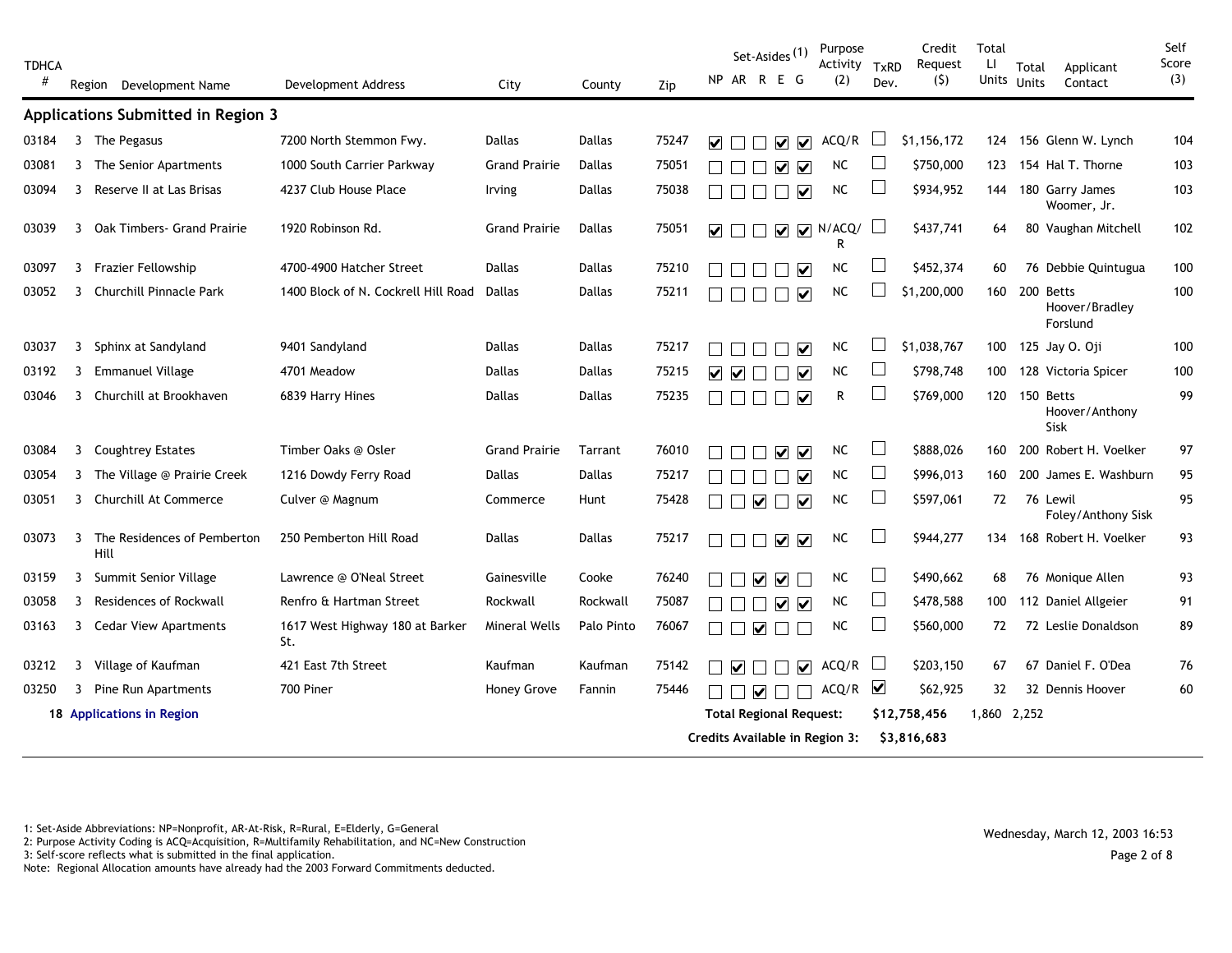| <b>TDHCA</b><br># | Region         | Development Name                     | <b>Development Address</b>            | City            | County    | Zip   |                         |                         | Set-Asides <sup>(1)</sup><br>NP AR R E G        | Purpose<br>Activity TxRD<br>(2)                                  | Dev. | Credit<br>Request<br>(5)   | Total<br>Ц<br>Units | Total<br><b>Units</b> | Applicant<br>Contact              | Self<br>Score<br>(3) |
|-------------------|----------------|--------------------------------------|---------------------------------------|-----------------|-----------|-------|-------------------------|-------------------------|-------------------------------------------------|------------------------------------------------------------------|------|----------------------------|---------------------|-----------------------|-----------------------------------|----------------------|
|                   |                | Applications Submitted in Region 4   |                                       |                 |           |       |                         |                         |                                                 |                                                                  |      |                            |                     |                       |                                   |                      |
| 03028             | 4              | <b>Green Street Apartments</b>       | 2440 Green Street                     | Longview        | Gregg     | 75602 |                         |                         | $\overline{\mathbf{v}}$                         | <b>NC</b>                                                        |      | \$597,838                  | 79                  |                       | 80 Justin Zimmerman               | 102                  |
| 03025             | 4              | The Hills Apartments                 | 2016 East Marshall Avenue             | Longview        | Gregg     | 75601 |                         |                         | ⋈                                               | <b>NC</b>                                                        |      | \$1,181,994                | 159                 |                       | 160 Justin Zimmerman              | 102                  |
| 03196             | 4              | Arcadia Village                      | 673 Arcadia Road                      | Center          | Shelby    | 75935 |                         | $\overline{\mathbf{v}}$ | $\overline{\mathbf{v}}$<br>$\Box$               | <b>NC</b>                                                        |      | \$271,943                  | 26                  |                       | 26 Doug Dowler                    | 101                  |
| 03195             | 4              | <b>Waterford Place</b>               | 1600 Eastman Road                     | Longview        | Gregg     | 75606 |                         |                         | $\overline{\mathbf{v}}$                         | <b>NC</b>                                                        |      | \$369,494                  | 36                  |                       | 36 Doug Dowler                    | 100                  |
| 03100             | 4              | Churchill at Longview                | 1500 Block E. Whaley                  | Longview        | Gregg     | 75601 |                         |                         | $\overline{\mathbf{v}}$                         | <b>NC</b>                                                        |      | \$1,150,000                | 160                 |                       | 160 Betts Hoover/Brad<br>Forslund | 99                   |
| 03053             | $\overline{4}$ | <b>Millpoint Townhomes</b>           | 751 Kilgore Drive                     | Henderson       | Rusk      | 75652 |                         | ☑                       |                                                 | <b>NC</b>                                                        |      | \$527,733                  | 76                  |                       | 76 James E. Washburn              | 91                   |
| 03235             | 4              | Victoria Place Phase II              | 1000 Barbara Street                   | Athens          | Henderson | 75751 |                         | ☑                       |                                                 | <b>NC</b>                                                        |      | \$362,988                  | 40                  |                       | 48 Emanuel Glockzin               | 80                   |
|                   |                | 7 Applications in Region             |                                       |                 |           |       |                         |                         |                                                 | <b>Total Regional Request:</b>                                   |      | \$4,461,990                | 576                 | 586                   |                                   |                      |
|                   |                |                                      |                                       |                 |           |       |                         |                         |                                                 | Credits Available in Region 4:                                   |      | \$2,173,817                |                     |                       |                                   |                      |
|                   |                | Applications Submitted in Region 5   |                                       |                 |           |       |                         |                         |                                                 |                                                                  |      |                            |                     |                       |                                   |                      |
| 03197             | 5              | <b>Bowie Estates</b>                 | 1898 S. Bowie                         | Jasper          | Jasper    | 75951 |                         |                         | $\overline{\mathbf{v}}$                         | <b>NC</b>                                                        |      | \$895,493                  | 100                 |                       | 112 Doug Dowler                   | 101                  |
| 03064             | 5.             | <b>Stone Hearst</b>                  | 1650 East Lucas Drive                 | <b>Beaumont</b> | Jefferson | 77703 |                         |                         | $\overline{\mathbf{v}}$                         | NC                                                               |      | \$1,038,789                | 115                 |                       | 144 R.J. Collins                  | 100                  |
| 03117             | 5              | <b>Timber Village</b>                | Bulldog Drive @ South Bowie<br>Street | Jasper          | Jasper    | 75951 |                         | $\overline{\mathbf{v}}$ | $\overline{\mathbf{v}}$                         | NC                                                               |      | \$578,303                  | 72                  |                       | 76 Rick J. Deyoe                  | 99                   |
| 03069             | 5.             | <b>Cole Creek Apartments</b>         | Near 1400 Block of East Loop 304      | Crocket         | Houston   | 75835 |                         | ⊽                       | $\blacktriangledown$                            | <b>NC</b>                                                        |      | \$477,317                  | 60                  |                       | 64 Michael Lankford               | 96                   |
| 03263             | 5              | <b>CedarRidge Apartments</b>         | 7601 9th Avenue                       | Port Arthur     | Jefferson | 77642 | ☑                       |                         | $\overline{\mathbf{v}}$                         | ACQ/R                                                            |      | \$396,303                  | 160                 |                       | 200 K.T. (Ike) Akbari             | 90                   |
| 03262             | 5.             | <b>Crystal Creek Park Apartments</b> | 8101 Honeywood Trail                  | Port Arthur     | Jefferson | 77642 | ☑                       |                         | $\blacktriangledown$<br>$\overline{\mathbf{v}}$ | R                                                                |      | \$390,348                  | 162                 |                       | 202 K.T. (Ike) Akbari             | 89                   |
| 03261             | 5              | Pebble Creek Apartments              | 4251 Jimmy Johnson Blvd.              | Port Arthur     | Jefferson | 77642 | $\overline{\mathbf{v}}$ |                         | $\overline{\mathbf{v}}$<br>$\blacksquare$       | R                                                                |      | \$418,100                  | 166                 |                       | 208 K. T. (Ike) Akbari            | 89                   |
| 03213             | 5              | Fox Run Apartments                   | 2600 Allie Payne Road                 | Orange          | Orange    | 77632 | $\overline{\mathbf{v}}$ |                         | $\overline{\mathbf{v}}$                         | ACQ/R                                                            |      | \$216,440                  | 68                  |                       | 68 Daniel F. O'Dea                | 78                   |
|                   |                | 8 Applications in Region             |                                       |                 |           |       |                         |                         |                                                 | <b>Total Regional Request:</b><br>Credits Available in Region 5: |      | \$4,411,093<br>\$1,765,101 | 903 1,074           |                       |                                   |                      |

1: Set-Aside Abbreviations: NP=Nonprofit, AR-At-Risk, R=Rural, E=Elderly, G=General<br>2: Purpose Activity Coding is ACQ=Acquisition, R=Multifamily Rehabilitation, and NC=New Construction Wednesday<br>2: Purpose Activity Coding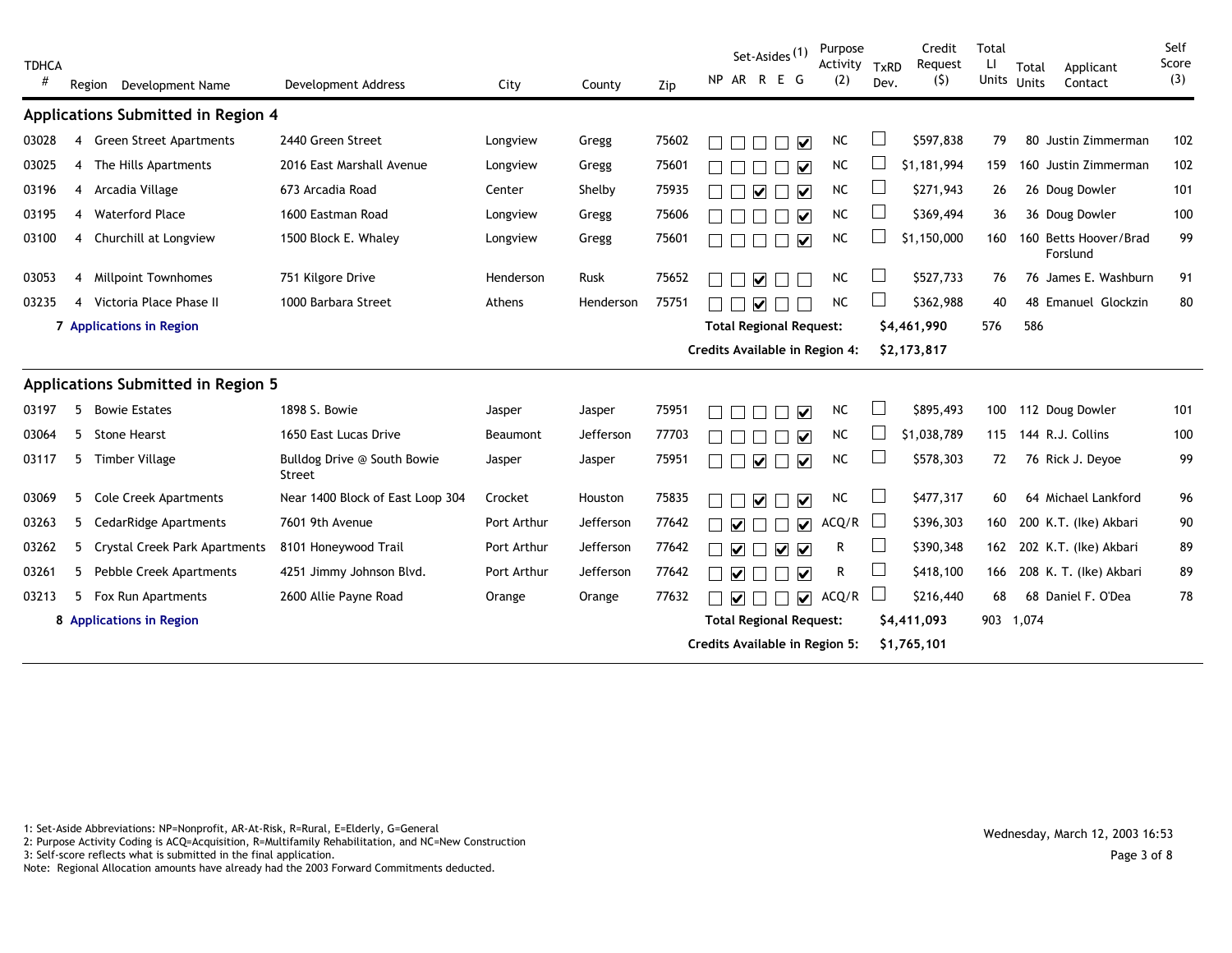| <b>TDHCA</b><br># |   |                                         |                                         |                   |                |       |                      | NP AR R E G          | Set-Asides <sup>(1)</sup> |                                                   | Purpose<br>Activity<br>(2) | <b>TxRD</b><br>Dev.      | Credit<br>Request<br>(5) | Total<br>Ц<br>Units | Total<br><b>Units</b> | Applicant<br>Contact              | Self<br>Score<br>(3) |
|-------------------|---|-----------------------------------------|-----------------------------------------|-------------------|----------------|-------|----------------------|----------------------|---------------------------|---------------------------------------------------|----------------------------|--------------------------|--------------------------|---------------------|-----------------------|-----------------------------------|----------------------|
|                   |   | Region Development Name                 | Development Address                     | City              | County         | Zip   |                      |                      |                           |                                                   |                            |                          |                          |                     |                       |                                   |                      |
|                   |   | Applications Submitted in Region 6      |                                         |                   |                |       |                      |                      |                           |                                                   |                            |                          |                          |                     |                       |                                   |                      |
| 03011             | 6 | Jefferson Davis Artist Lofts            | 1101 Elder Street                       | Houston           | Harris         | 77007 |                      |                      |                           | $\triangledown$                                   | R                          |                          | \$280,733                | 27                  |                       | 34 Brian Gorecki                  | 105                  |
| 03129             | 6 | Samaritan Village Apartments            | 5100 Block of Scott Street              | <b>Houston</b>    | Harris         | 77004 | ⊽⊦                   |                      | П                         | $\overline{\mathbf{v}}$                           | NC                         | ப                        | \$422,499                | 56                  |                       | 72 Thomas H. Scott                | 100                  |
| 03182             | 6 | The Manor at Jersey Village             | 12400 Castlebridge Drive                | Jersey Village    | Harris         | 77065 |                      |                      | $\mathcal{L}$             | 7 2                                               | NC.                        | $\Box$                   | \$782,354                | 160                 |                       | 200 H. Elizabeth Young            | 100                  |
| 03130             | 6 | Sunset Plaza Apartments                 | 6053 Bellfort                           | Houston           | Harris         | 77033 | $\blacktriangledown$ | $\perp$              |                           | $\overline{\phantom{a}}$ $\overline{\phantom{a}}$ | $NC$                       | $\Box$                   | \$575,723                | 90                  |                       | 120 Thomas H. Scott               | 100                  |
| 03236             | 6 | Little York Villas                      | 6900 Block of Nuben & W. Little<br>York | Houston           | Harris         | 77091 | ☑                    | $\Box$               |                           | $\overline{\mathbf{v}}$                           | NC                         | ∟                        | \$816,242                | 103                 |                       | 128 Cherno M. Nije                | 100                  |
| 03112             |   | 6 Horizon Ridge Apartments              | 21209 Northwest Highway 290             | Houston           | Harris         | 77429 |                      |                      |                           | $\blacktriangledown$                              | NC                         |                          | \$918,055                | 160                 |                       | 200 Kurt P. Kehoe                 | 100                  |
| 03178             | 6 | Jacinto Manor                           | 9701 Market St.                         | Jacinto City      | Harris         | 77029 |                      |                      |                           | ☑ ⊽                                               | <b>NC</b>                  | $\overline{\phantom{a}}$ | \$782,354                | 160                 |                       | 200 H. Elizabeth Young            | 100                  |
| 03108             | 6 | Alta Reed Apartments                    | Corner of Reed Rd. and S.H. 288         | Houston           | Harris         | 77051 |                      |                      |                           | $\Box$ $\checkmark$                               | ${\sf NC}$                 |                          | \$1,200,000              | 200                 |                       | 250 Bernard Felder                | 100                  |
| 03245             | 6 | Meadows Place Senior Village            | 12221 South Kirkwood                    | Meadows<br>Place  | Fort Bend      | 77477 |                      |                      |                           | ा ⊽                                               | $NC$                       |                          | \$674,985                | 145                 |                       | 182 Rae Fairfield                 | 100                  |
| 03174             | 6 | Las Palomas                             | 8525/8526 Pitner Road                   | Houston           | Harris         | 77080 |                      |                      |                           | $\overline{\mathbf{v}}$                           | <b>NC</b>                  |                          | \$742,912                | 89                  |                       | 112 H. Chris Richardson           | 100                  |
| 03060             | 6 | Calhoun Place                           | 6001 Calhoun                            | Houston           | Harris         | 77021 |                      |                      |                           | ∨ ∨                                               | NC                         | $\Box$                   | \$1,017,060              | 160                 |                       | 200 H. Elizabeth Young            | 99                   |
| 03063             |   | 6 Cricket Hollow Apartments             | 9700 FM 1097                            | Willis            | Montgomer<br>y | 77318 |                      |                      |                           | $\overline{\mathbf{v}}$                           | ${\sf NC}$                 | $\overline{\phantom{a}}$ | \$852,954                | 150                 |                       | 176 Brian Cogburn                 | 98                   |
| 03189             |   | 6 The Village @ Morningstar             | 3401 Magnolia Avenue                    | <b>Texas City</b> | Galveston      | 77590 |                      |                      |                           | ☑▽                                                | NC                         | $\Box$                   | \$418,179                | 70                  |                       | 78 Diana McIver                   | 98                   |
| 03243             | 6 | <b>Central City Homes</b>               | 6200 Bloc of Central City Blvd.         | Galveston         | Galveston      | 77551 | ☑                    |                      |                           | $\Box$ $\blacktriangledown$                       | $NC$                       | $\Box$                   | \$875,624                | 135                 |                       | 168 Margie L. Bingham             | 98                   |
| 03092             | 6 | <b>Foster Place Manor</b>               | 7210 Scott Street                       | Houston           | Harris         | 77021 | $\blacktriangledown$ | $\perp$              | $\Box$                    | $\overline{\smile}$                               | $NC$                       | ∟                        | \$800,000                | 128                 |                       | 160 John N. Barineau              | 98                   |
| 03171             | 6 | Uvalde Ranch Apartments                 | 12615 Wallisville Road                  | <b>Houston</b>    | Harris         | 77013 |                      |                      |                           | M                                                 | <b>NC</b>                  |                          | \$1,015,377              | 160                 |                       | 200 W. Barry Kahn                 | 98                   |
| 03095             | 6 | Derby House                             | Garth Road and Eastchase Street         | Baytown           | Harris         | 77521 |                      |                      |                           | $\overline{\mathbf{v}}$                           | NC.                        | $\overline{\phantom{a}}$ | \$1,200,000              | 198                 |                       | 248 Todd L. Borck                 | 98                   |
| 03070             | 6 | <b>Bay Ranch Apartments</b>             | 1400 Thompson Road                      | <b>Bay City</b>   | Matagorda      | 77414 | ☑                    |                      | $\overline{\mathbf{v}}$   | $\overline{\mathbf{v}}$                           | NC                         | $\mathbf{I}$             | \$477,317                | 60                  |                       | 64 Michael Lankford               | 96                   |
| 03170             | 6 | North Main Park Apartments              | 6800-6900 Block of North Main St.       | Baytown           | Harris         | 77521 |                      |                      |                           | $\overline{\mathbf{v}}$                           | ${\sf NC}$                 | $\Box$                   | \$678,659                | 112                 |                       | 140 R.R. Kilday                   | 96                   |
| 03180             | 6 | The Gardens Senior Living<br>Apartments | 1300 Block of W. Tidwell                | Houston           | Harris         | 77091 |                      | $\Box$               | ┓                         | ∨ ∨                                               | $NC$                       | L                        | \$416,822                | 60                  |                       | 76 Isaac Matthews                 | 96                   |
| 03126             | 6 | The Linden's Apartments                 | North Avenue J and Skinner Street       | Freeport          | Brazoria       | 77541 |                      |                      |                           | $\overline{\mathbf{v}}$                           | <b>NC</b>                  |                          | \$770,070                | 96                  |                       | 120 Lawrence Mazzotta             | 96                   |
| 03032             | 6 | <b>Parkview Apartments</b>              | Jenson Drive @ Parker Rd.               | Houston           | Harris         | 77093 |                      |                      |                           | ⊻                                                 | ${\sf NC}$                 |                          | \$1,058,699              | 115                 |                       | 144 Janet K. Miller               | 95                   |
| 03021             | 6 | <b>Emmaus Senior Apartments</b>         | Cypresswood Drive at Candlecreek<br>Dr. | Houston ETJ       | Harris         | 77373 | ☑                    |                      |                           | ∨ ∨                                               | NC                         |                          | \$333,378                | 80                  |                       | 100 Robbie L. Wittner-<br>Kitchen | 91                   |
| 03153             | 6 | Northline Point Apartments              | 7313 Northline                          | Houston           | Harris         | 77076 |                      | $\blacktriangledown$ |                           | $\overline{\mathbf{v}}$                           | N/ACQ/<br>R                |                          | \$364,741                | 160                 |                       | 200 Kimberly Herzog               | 85                   |

1: Set-Aside Abbreviations: NP=Nonprofit, AR-At-Risk, R=Rural, E=Elderly, G=General<br>2: Purpose Activity Coding is ACQ=Acquisition, R=Multifamily Rehabilitation, and NC=New Construction Wednesday<br>2: Purpose Activity Coding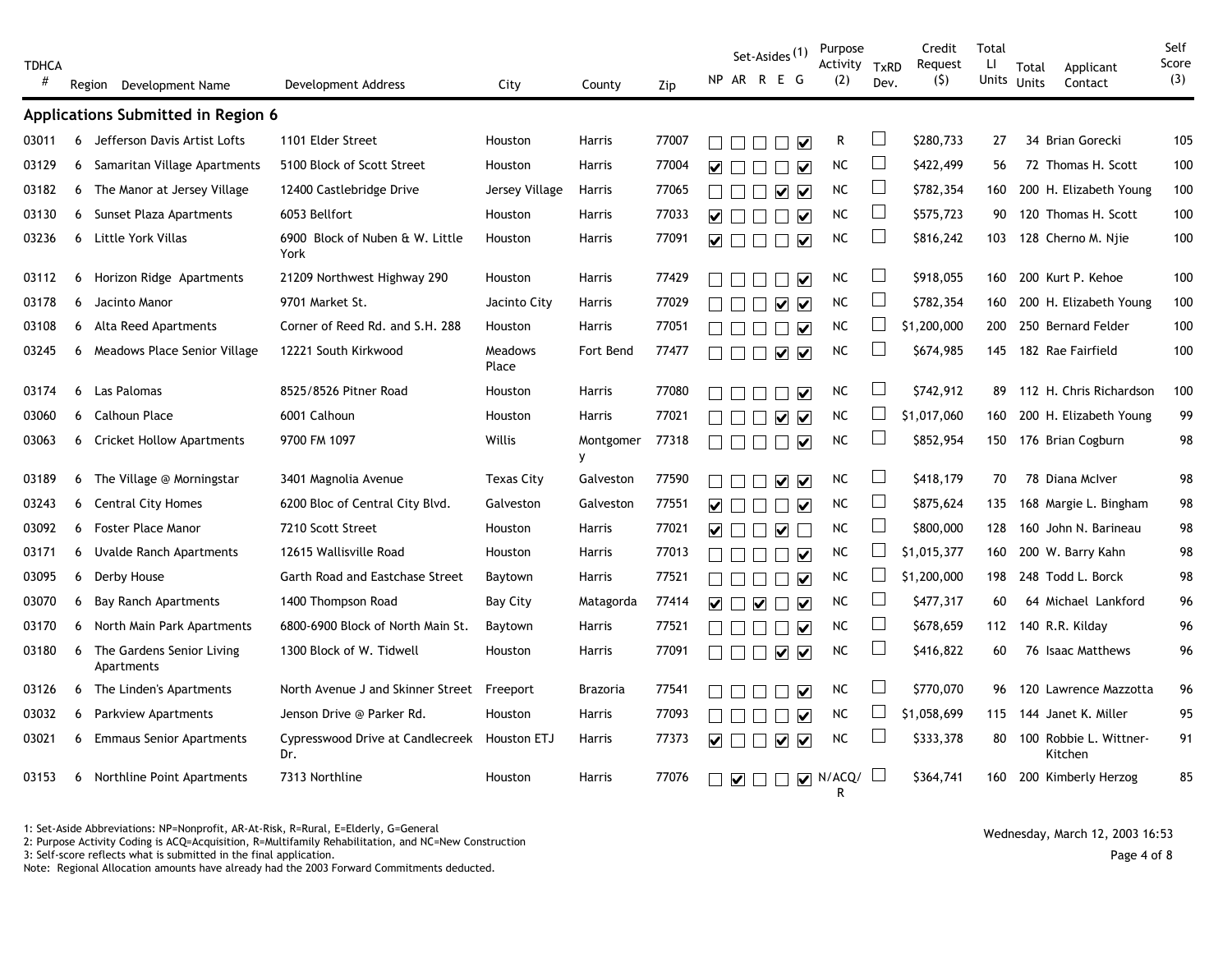| <b>TDHCA</b> |             |                                                               |                                                        |                    |                |       | Set-Asides <sup>(1)</sup>                                                     | Purpose<br>Activity TxRD |                      | Credit<br>Request | Total<br>Ц   | Total<br>Applicant     | Self<br>Score |
|--------------|-------------|---------------------------------------------------------------|--------------------------------------------------------|--------------------|----------------|-------|-------------------------------------------------------------------------------|--------------------------|----------------------|-------------------|--------------|------------------------|---------------|
| #            |             | Region<br>Development Name                                    | Development Address                                    | City               | County         | Zip   | NP AR R E G                                                                   | (2)                      | Dev.                 | (5)               | <b>Units</b> | Units<br>Contact       | (3)           |
| 03231        |             | 6 Montgomery Meadows                                          | Old Montgomery Rd. @ Cline St.                         | Huntsville         | Walker         | 77340 | ☑ ☑                                                                           | <b>NC</b>                |                      | \$411,107         | 50           | 56 Emanuel Glockzin    | 82            |
| 03252        | 6           | Pine Meadow Apartments                                        | 20968 Pine Island Rd                                   | <b>Prarie View</b> | Waller         | 77446 | $\overline{\mathbf{v}}$<br>$\blacktriangledown$<br>M                          | ACQ/R                    | ⊻                    | \$94,121          | 60           | 60 James W. Fisher     | 58            |
| 03254        | 6           | <b>Bayou Bend Apartments</b>                                  | 3025 Waller Street                                     | Waller             | Waller         | 77484 | $\overline{\mathbf{v}}$<br>$\overline{\mathbf{v}}$<br>$\overline{\mathsf{v}}$ | $ACQ/R$ $\Box$           |                      | \$120,931         | 56           | 56 James W. Fieser     | 45            |
| 03256        | 6           | <b>Willowchase Apartments</b>                                 | 1845 5th Street                                        | Hempstead          | Waller         | 77445 | $\overline{\mathbf{v}}$<br>$\overline{\mathbf{v}}$<br>☑                       | $ACQ/R$ $\Box$           |                      | \$122,882         | 57           | 57 James W. Fieser     | 45            |
| 03253        |             | 6 Green Manor Apartments                                      | 2000 4th Street                                        | Hempstead          | Waller         | 77445 | $\overline{\mathbf{v}}$<br>$\overline{\mathbf{v}}$<br>$\blacktriangledown$    | $ACQ/R$ $\Box$           |                      | \$85,495          | 40           | 40 James W. Fieser     | 42            |
| 03255        | 6           | <b>Cedar Cove Apartments</b>                                  | 1400 Eagle Lake Drive                                  | Sealy              | Austin         | 77474 | $\boxed{\mathbf{v}}$<br>$\overline{\mathbf{v}}$                               | ACQ/R                    | ☑                    | \$122,045         | 54           | 54 James W. Fieser     | 41            |
|              |             | 30 Applications in Region                                     |                                                        |                    |                |       | <b>Total Regional Request:</b>                                                |                          |                      | \$18,431,318      | 3,191 3,895  |                        |               |
|              |             |                                                               |                                                        |                    |                |       | Credits Available in Region 6:                                                |                          |                      | \$4,527,242       |              |                        |               |
|              |             | Applications Submitted in Region 7                            |                                                        |                    |                |       |                                                                               |                          |                      |                   |              |                        |               |
| 03168        | 7           | <b>Kingsland Trails Apartments</b>                            | 4800 Block of 2900                                     | Kingsland          | Llano          | 78639 | ☑<br>☑<br>$\blacktriangledown$                                                | <b>NC</b>                |                      | \$446,148         | 60           | 76 Mark Mayfield       | 96            |
| 03251        | $7^{\circ}$ | <b>Reflection Cove Apartments</b>                             | Highway 304 @ Home Depot Rd.                           | <b>Bastrop</b>     | Bastrop        | 78602 | ☑                                                                             | <b>NC</b>                |                      | \$662,581         | 120          | 152 Kurt P. Kehoe      | 96            |
| 03160        | 7           | Villas on Sixth Street                                        | 1900 Block of East Sixth Street                        | Austin             | Travis         | 78702 | ☑                                                                             | <b>NC</b>                |                      | \$1,190,349       | 136          | 160 Martin Gonzalez    | 92            |
|              |             | 3 Applications in Region                                      |                                                        |                    |                |       | <b>Total Regional Request:</b>                                                |                          |                      | \$2,299,078       | 316          | 388                    |               |
|              |             |                                                               |                                                        |                    |                |       | Credits Available in Region 7:                                                |                          |                      | \$0               |              |                        |               |
|              |             | Applications Submitted in Region 8                            |                                                        |                    |                |       |                                                                               |                          |                      |                   |              |                        |               |
| 03068        |             | 8 Stone Ranch Apartments Homes 4400 Block East Rancier Avenue |                                                        | Killeen            | Bell           | 76543 | $\overline{\mathbf{v}}$<br>$\blacktriangledown$                               | NC                       | $\Box$               | \$622,580         | 129          | 152 Michael Lankford   | 106           |
| 03009        |             | 8 Forest Park Apartments                                      | Sandy Point Rd. @ Hwy 21                               | Bryan              | Brazos         | 77803 | ☑                                                                             | <b>NC</b>                | $\Box$               | \$981,432         | 119          | 140 Kenneth Mitchell   | 101           |
| 03065        | 8           | <b>Red Oak</b>                                                | 4500 Block of South 3rd Street                         | Waco               | McLennan       | 76706 | V                                                                             | <b>NC</b>                | $\Box$               | \$559,937         | 64           | 80 R.J. Collins        | 100           |
| 03161        | 8           | Dripping Springs Senior Village                               | J.J. Frewellen @ Eastern Little<br>League Compels Road | Waco               | McLennan       | 76704 | ⅤⅤ                                                                            | <b>NC</b>                | ப                    | \$576,585         | 85           | 100 Leslie Donaldson   | 98            |
| 03019        | 8           | Nolan Creek Trails                                            | 4702 West Stan Schlueter                               | Killeen            | Bell           | 76542 | $\overline{\mathbf{v}}$                                                       | <b>NC</b>                | $\sqcup$             | \$634,816         | 120          | 120 Howard Siegel      | 81            |
| 03164        | 8           | <b>Bluffview Villas</b>                                       | 2800 Hwy 36 South                                      | Brenham            | Washingto<br>n | 77833 | $\overline{\mathbf{v}}$<br>$\blacktriangledown$                               | <b>NC</b>                | $\blacktriangledown$ | \$448,245         | 76           | 76 Samuel Tijerina     | 66            |
| 03259        | 8           | <b>Pecan Creek Apartments</b>                                 | 1815 Old Brandon Rd.                                   | Hillsboro          | Hill           | 76645 | ⅤⅤ□                                                                           | ACQ/R                    | $\blacktriangledown$ | \$145,350         | 48           | 48 Patrick A. Barbolla | 25            |
|              |             | 7 Applications in Region                                      |                                                        |                    |                |       | <b>Total Regional Request:</b>                                                |                          |                      | \$3,968,945       | 641          | 716                    |               |
|              |             |                                                               |                                                        |                    |                |       | Credits Available in Region 8:                                                |                          |                      | \$2,451,910       |              |                        |               |

1: Set-Aside Abbreviations: NP=Nonprofit, AR-At-Risk, R=Rural, E=Elderly, G=General

2: Det-Aside Abbieviations: NF-Nonprofit, AN-At-Nisk, N-Rufat, L-Liderty, O-Oenerat<br>2: Purpose Activity Coding is ACQ=Acquisition, R=Multifamily Rehabilitation, and NC=New Construction Wednesday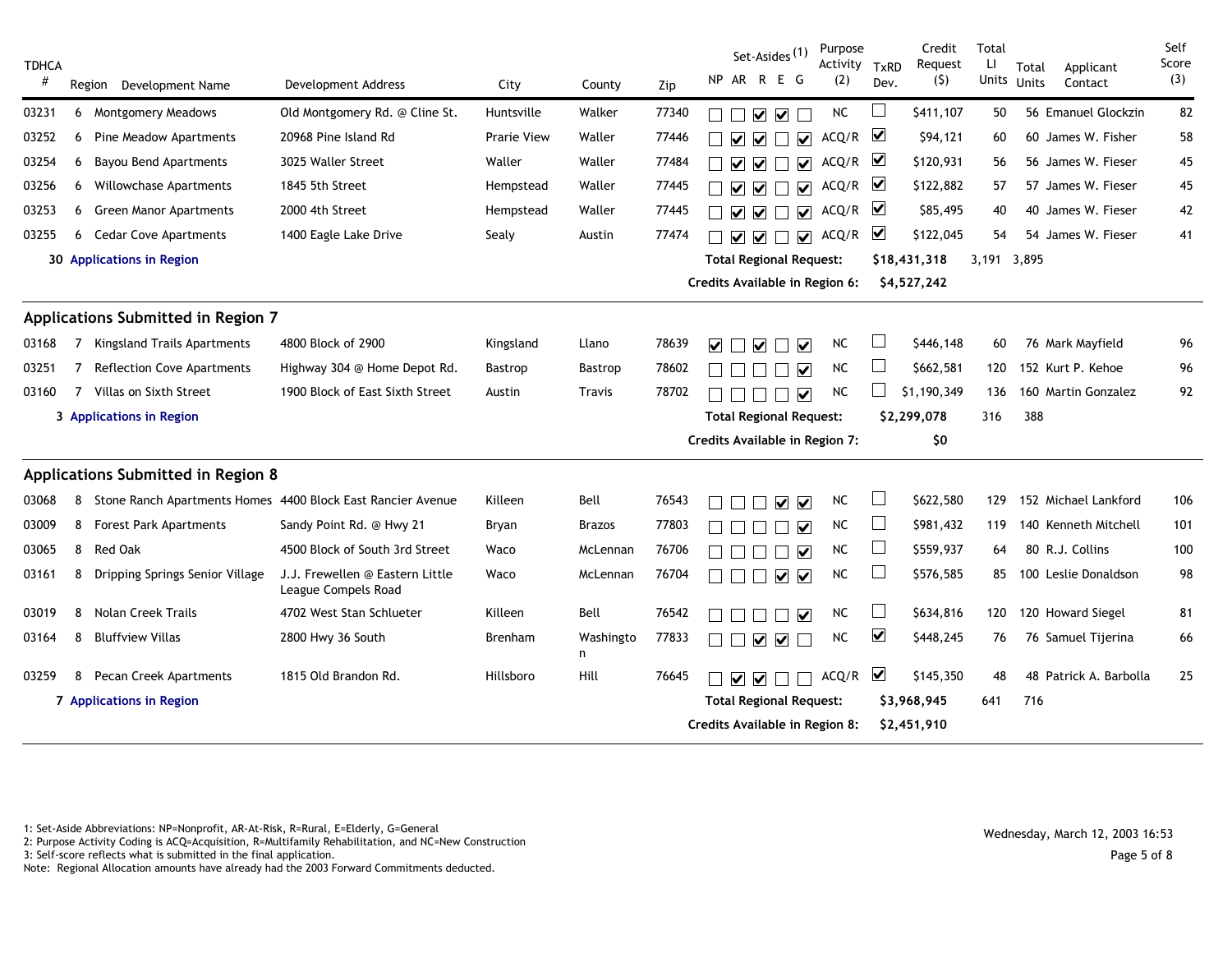| <b>TDHCA</b><br># |   | Region<br>Development Name               | <b>Development Address</b>      | City          | County    | Zip   | Set-Asides <sup>(1)</sup><br>NP AR R<br>E G                                                              | Purpose<br>Activity<br>(2) | TxRD<br>Dev. | Credit<br>Request<br>(5)    | <b>Total</b><br>LI<br>Units | Total<br>Units | Applicant<br>Contact           | Self<br>Score<br>(3) |
|-------------------|---|------------------------------------------|---------------------------------|---------------|-----------|-------|----------------------------------------------------------------------------------------------------------|----------------------------|--------------|-----------------------------|-----------------------------|----------------|--------------------------------|----------------------|
|                   |   | Applications Submitted in Region 9       |                                 |               |           |       |                                                                                                          |                            |              |                             |                             |                |                                |                      |
| 03136             | 9 | <b>Tigonio Villas</b>                    | 4601 Rimrock Street             | San Antonio   | Bexar     | 78228 | $\overline{\mathbf{v}}$                                                                                  | <b>NC</b>                  |              | \$1,143,394                 | 112                         |                | 140 Melanie Bunstine           | 107                  |
| 03137             | 9 | <b>Park Place Villas</b>                 | 100 Minipark Lane               | San Antonio   | Bexar     | 78205 | $\overline{\mathbf{v}}$                                                                                  | NC                         |              | \$1,246,861                 | 120                         |                | 150 Fred Odanga                | 107                  |
| 03089             | 9 | <b>Woodshire Apartments</b>              | 5300 Block of SW Military       | San Antonio   | Bexar     | 78242 | $\overline{\mathbf{v}}$<br>$\overline{\mathbf{v}}$                                                       | NC                         |              | \$1,148,000                 | 136                         |                | 170 Matt Harris/Bill<br>Fisher | 107                  |
| 03139             | 9 | Loresho Villas                           | 7100 New Laredo Highway         | San Antonio   | Bexar     | 78228 | $\overline{\mathbf{v}}$                                                                                  | <b>NC</b>                  |              | \$1,043,417                 | 100                         |                | 125 Saphia Mburu               | 107                  |
| 03176             |   | Binz Ranch (San Miguel<br>Apartments)    | 3600 Block Binz Engleman Road   | San Antonio   | Bexar     | 78219 | ☑                                                                                                        | <b>NC</b>                  |              | \$1,200,000                 | 160                         |                | 200 Ryan Wilson                | 106                  |
| 03155             | 9 | Villas of Leon Valley                    | 7000 Block of Huebner Rd.       | Leon Valley   | Bexar     | 78240 | $\overline{\mathbf{v}}$                                                                                  | NC                         |              | \$492,672                   | 100                         |                | 100 Deborah A. Griffin         | 103                  |
| 03207             | 9 | Palacio Del Sol                          | 400 North Frio                  | San Antonio   | Bexar     | 78207 | $\overline{\mathbf{v}}$<br>$\overline{\mathbf{v}}$<br>$\overline{\mathbf{v}}$<br>$\overline{\mathbf{v}}$ | ACQ/<br>R.                 |              | \$1,173,902                 | 160                         |                | 200 Fernando S.<br>Godinez     | 101                  |
| 03191             | 9 | <b>Bentley Place Apartments</b>          | 8004 Bentley Drive              | San Antonio   | Bexar     | 78218 | $\overline{\mathsf{v}}$<br>☑                                                                             | NC                         |              | \$1,006,759                 | 166                         |                | 208 Sandra Williams            | 101                  |
| 03138             | 9 | <b>Ryan Crossing Villas</b>              | 300 Block of Chelsea Square     | Selma         | Guadalupe | 78154 | ☑                                                                                                        | <b>NC</b>                  | $\Box$       | \$907,828                   | 144                         |                | 180 John Paul                  | 97                   |
| 03067             | 9 | <b>Tuscany Court</b>                     | 2208 14th Street                | Hondo         | Medina    | 78861 | M                                                                                                        | R.                         |              | \$664,484                   | 72                          |                | 76 Ronette Hodges              | 97                   |
| 03047             | 9 | <b>Western Trail Apartments</b>          | 100 Callaghan Road              | San Antonio   | Bexar     | 78227 | $\overline{\mathbf{v}}$                                                                                  | <b>NC</b>                  |              | \$1,199,361                 | 153                         |                | 192 Bert Magill                | 96                   |
| 03190             | 9 | Westview Ranch (formerly<br>Comal Ranch) | 1700 Block of West Comal Street | Pearsall      | Frio      | 78061 | $\overline{\mathbf{v}}$                                                                                  | <b>NC</b>                  |              | \$595,000                   | 68                          |                | 72 Diana McIver                | 92                   |
| 03031             | 9 | The Villas at Costa Verde                | 6000 Block of North Foster Rd.  | San Antonio   | Bexar     | 78244 | $\overline{\mathsf{v}}$                                                                                  | <b>NC</b>                  |              | \$1,122,531                 | 180                         |                | 200 Daniel B. Markson          | 92                   |
| 03057             | 9 | Landa Place                              | Landa Street @ Mission Drive    | New Braunfels | Comal     | 78130 | ☑                                                                                                        | <b>NC</b>                  |              | \$448,245                   | 76                          |                | 76 Lucille Jones               | 73                   |
|                   |   | 14 Applications in Region                |                                 |               |           |       | <b>Total Regional Request:</b><br>Credits Available in Region 9:                                         |                            |              | \$13,392,454<br>\$4,157,734 | 1,747 2,089                 |                |                                |                      |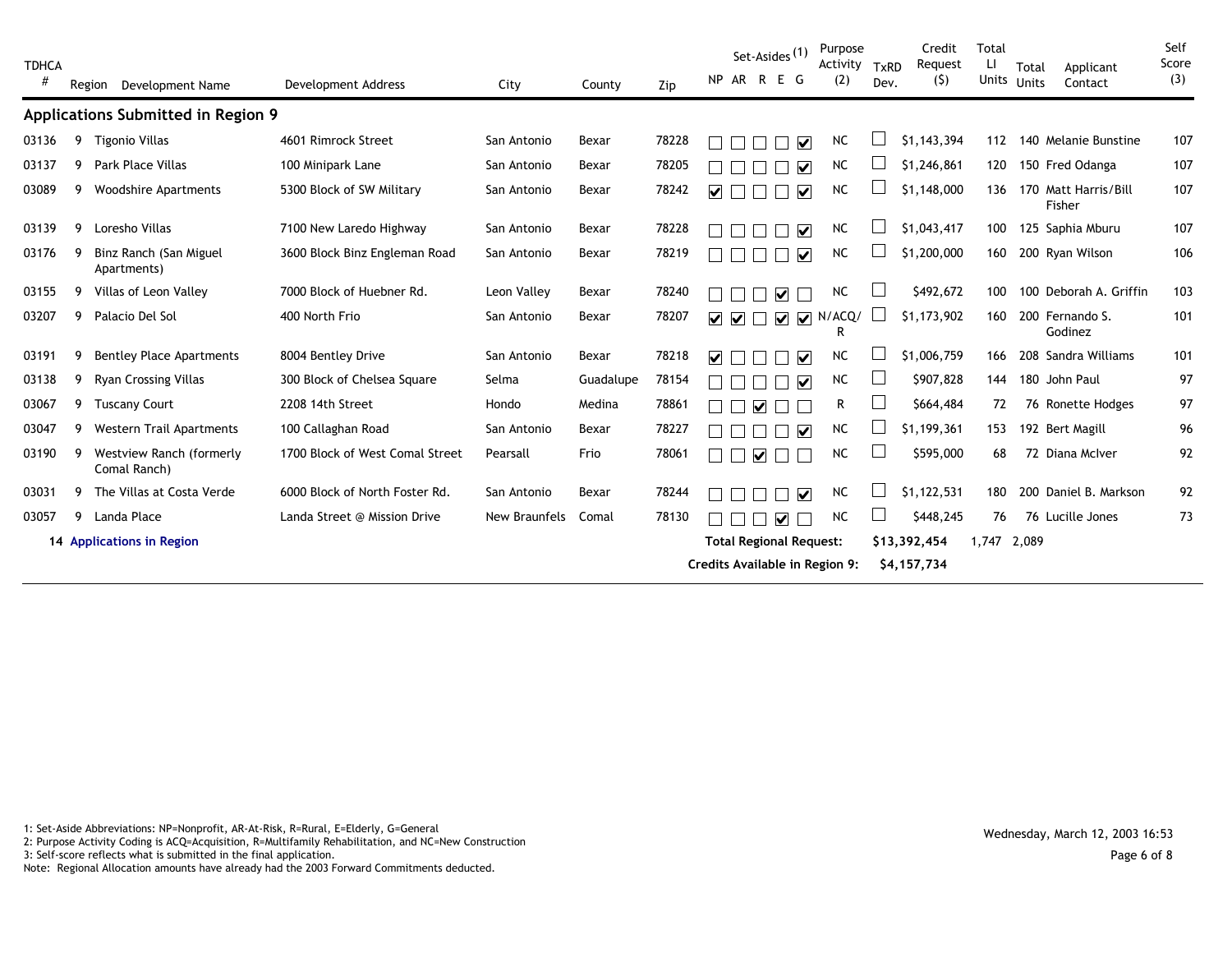| <b>TDHCA</b><br># |     | Region<br>Development Name          | <b>Development Address</b>                           | City               | County          | Zip   | Set-Asides <sup>(1)</sup><br>NP AR R E G        |                                                    | Purpose<br>Activity TxRD<br>(2) | Dev.                    | Credit<br>Request<br>(5) | Total<br>Ш<br><b>Units</b> | Total<br><b>Units</b> | Applicant<br>Contact                             | Self<br>Score<br>(3) |
|-------------------|-----|-------------------------------------|------------------------------------------------------|--------------------|-----------------|-------|-------------------------------------------------|----------------------------------------------------|---------------------------------|-------------------------|--------------------------|----------------------------|-----------------------|--------------------------------------------------|----------------------|
|                   |     | Applications Submitted in Region 10 |                                                      |                    |                 |       |                                                 |                                                    |                                 |                         |                          |                            |                       |                                                  |                      |
| 03199             |     | 10 Fairways Apartments              | Bear Lane/Old Brownsville Road @<br>South Navigation | Corpus Christi     | <b>Nueces</b>   | 78415 |                                                 | $\overline{\mathbf{v}}$                            | <b>NC</b>                       |                         | \$966,906                | 128                        |                       | 128 Victoria Spicer                              | 100                  |
| 03265             | 10  | <b>Riversquare Apartments</b>       | McKinzie Rd. @ McKinzie Ln.                          | Corpus Christi     | Nueces          | 78410 |                                                 | V                                                  | NC                              |                         | \$1,092,376              | 163                        |                       | 204 Manish Verma                                 | 97                   |
| 03131             | 10  | Las Villas De Corte Real            | 15 Bear Lane at Cliff Maus Rd.                       | Corpus Christi     | <b>Nueces</b>   | 78405 |                                                 | $\overline{\mathbf{v}}$                            | <b>NC</b>                       |                         | \$955,118                | 140                        |                       | 140 Melchor<br>Martinez/Rogelio<br><b>Santos</b> | 92                   |
| 03257             | 10  | <b>Caney Run Estates</b>            | Ben Jordon @ US Highway 87                           | Victoria           | Victoria        | 77901 |                                                 | $\overline{\mathbf{v}}$                            | <b>NC</b>                       |                         | \$723,824                |                            |                       | 116 116 Don Pace                                 | 85                   |
| 03162             | 10  | Pinnacle Pointe Apartments          | 600 block of Salem Road                              | Victoria           | Victoria        | 77902 |                                                 | $\blacktriangledown$                               | <b>NC</b>                       | ப                       | \$872,505                | 143                        |                       | 144 David H. Saling                              | 80                   |
| 03249             | 10  | The Palmas Apartments               | 200 Avenue A                                         | Aransas Pass       | San<br>Patricio | 78336 | $\overline{\mathsf{v}}$<br>$\blacktriangledown$ |                                                    | N/ACQ/<br>R                     | $\overline{\mathbf{v}}$ | \$41,192                 | 24                         |                       | 24 Dennis Hoover                                 | 31                   |
|                   |     | 6 Applications in Region            |                                                      |                    |                 |       |                                                 | <b>Total Regional Request:</b>                     |                                 |                         | \$4,651,921              | 714                        | 756                   |                                                  |                      |
|                   |     |                                     |                                                      |                    |                 |       |                                                 |                                                    | Credits Available in Region 10: |                         | \$2,155,679              |                            |                       |                                                  |                      |
|                   |     | Applications Submitted in Region 11 |                                                      |                    |                 |       |                                                 |                                                    |                                 |                         |                          |                            |                       |                                                  |                      |
|                   |     | 03013 11 Casa Aguila Apartments     | Southeast Corner of Las Milpas<br>and Jackson        | Pharr ETJ          | Hidalgo         | 78577 |                                                 | ☑                                                  | <b>NC</b>                       |                         | \$1,199,966              |                            |                       | 160 200 Robert Joy                               | 104                  |
| 03036 11          |     | The Galilean Apartments             | Trenton @ "I" Rd.                                    | Edinburg           | Hidalgo         | 78539 |                                                 | $\overline{\mathbf{v}}$                            | NC                              |                         | \$1,200,000              | 208                        |                       | 208 Rowan Smith                                  | 95                   |
| 03035             | -11 | Rio De Vida Apartments              | Inspiration Road @ Mile 1 Road in<br>Mission         | Mission            | Hidalgo         | 78572 |                                                 | $\overline{\mathbf{v}}$                            | <b>NC</b>                       |                         | \$1,044,231              | 176                        |                       | 208 Kim Hatfield                                 | 94                   |
| 03088             | 11  | Palm Court Apartments               | N. Minnesota Avenue @ Travis<br>Road                 | Brownsville        | Cameron         | 75821 |                                                 | $\overline{\mathbf{v}}$                            | <b>NC</b>                       |                         | \$1,200,000              | 156                        |                       | 156 Matt Harris/Bill<br>Fisher                   | 89                   |
| 03029             | 11  | La Villita Apartments               | 600 block Old Port Isabel Rd.                        | Brownsville        | Cameron         | 78521 |                                                 | ☑                                                  | <b>NC</b>                       |                         | \$856,933                | 128                        |                       | 128 Mark Musemeche                               | 87                   |
| 03264             | 11  | <b>Rose Court Apartments</b>        | Boca Chica Blvd. @ McDavit                           | <b>Brownsville</b> | Cameron         | 75821 |                                                 | $\blacktriangledown$                               | N/ACQ/<br>R                     |                         | \$1,200,000              |                            |                       | 158 158 Matt Harris/Bill<br>Fisher               | 82                   |
| 03248             | 11  | La Casita del Valle                 | FM 1430 and old Casita Rd.                           | La Casita          | Starr           | 78582 | $\overline{\blacktriangledown}$                 | $\overline{\mathbf{v}}$<br>$\overline{\mathbf{v}}$ | <b>NC</b>                       | ☑                       | \$66,499                 | 28                         |                       | 28 Dennis Hoover                                 | 59                   |
| 03247             | 11  | Las Brinas Apartments               | S. Tower Rd. and Moore Rd                            | Alamo              | Hidalgo         | 78516 | $\triangledown$ $\triangledown$                 | $\overline{\mathbf{v}}$                            | <b>NC</b>                       | $\blacktriangledown$    | \$45,890                 | 26                         |                       | 26 Dennis Hoover                                 | 55                   |
|                   |     | 8 Applications in Region            |                                                      |                    |                 |       |                                                 | <b>Total Regional Request:</b>                     |                                 |                         | \$6,813,519              | 1,040 1,112                |                       |                                                  |                      |
|                   |     |                                     |                                                      |                    |                 |       |                                                 |                                                    | Credits Available in Region 11: |                         | \$4,637,784              |                            |                       |                                                  |                      |

1: Set-Aside Abbreviations: NP=Nonprofit, AR-At-Risk, R=Rural, E=Elderly, G=General

2: Det-Aside Abbieviations: NF-Nonprofit, AN-At-Nisk, N-Rufat, L-Liderty, O-Oenerat<br>2: Purpose Activity Coding is ACQ=Acquisition, R=Multifamily Rehabilitation, and NC=New Construction Wednesday